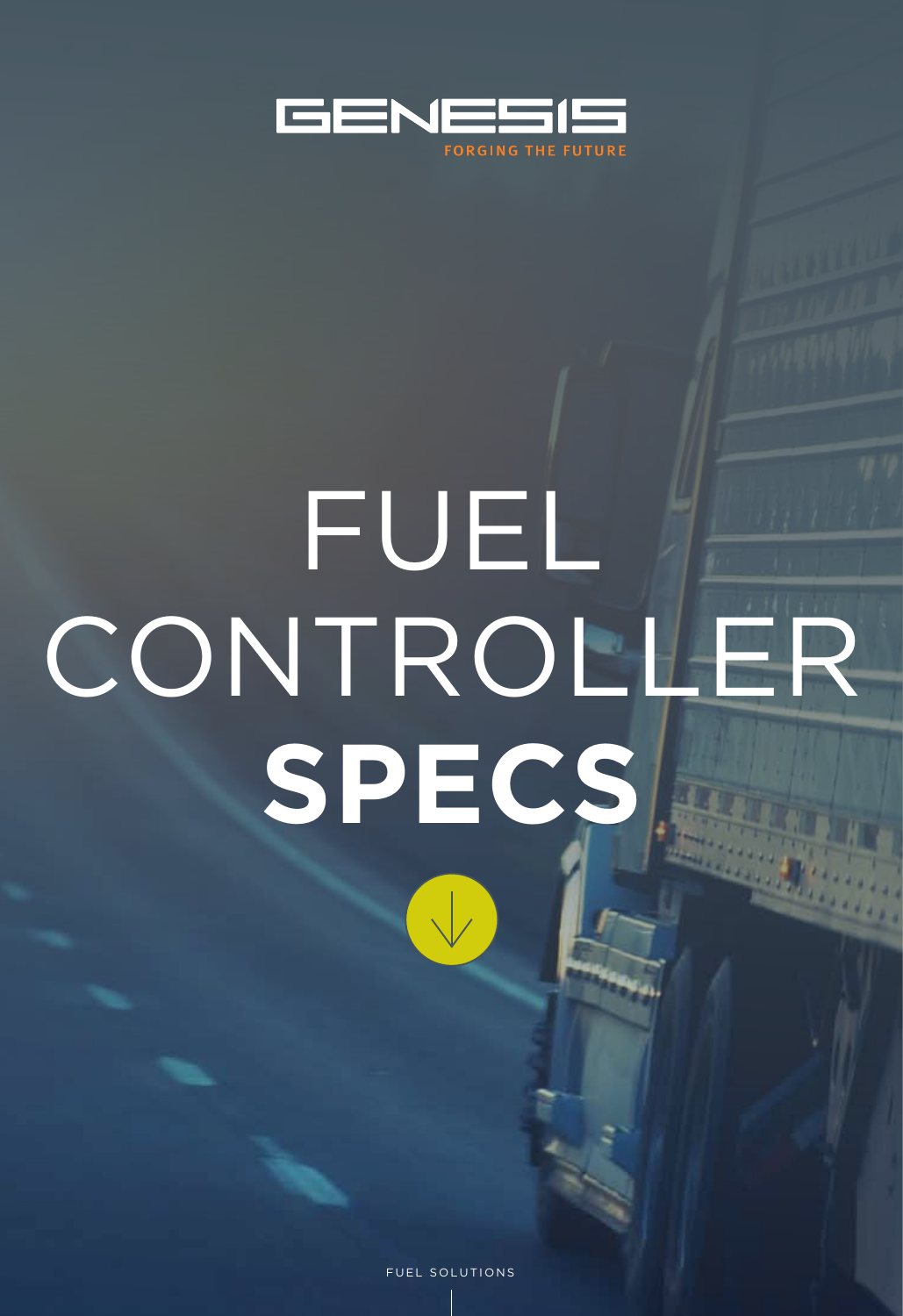# FUEL CONTROLLER The missing link in Fuel Management



## FCS SENSOR 480 21 45 20 480

FUEL CONTROLLER 480

Recommended Applications IVECO, SCANIA

Technical Specifications

Length: 480 mm

Resolution : 10 Bits (1024 points) Sensors: Level, Temperature, Inclination Operating Temperature: -40°C-+85°C



FCS SENSOR 610 21 45 20 610 FUEL CONTROLLER 610

Recommended Applications DAF, MAN

Technical Specifications

Length: 610 mm Resolution : 10 Bits (1024 points) Sensors: Level, Temperature, Inclination Operating Temperature: -40°C-+85°C



#### FCS SENSOR 625 21 45 20 625 FUEL CONTROLLER 625

Recommended Applications IVECO

Technical Specifications

Length: 625 mm Resolution : 10 Bits (1024 points) Sensors: Level, Temperature, Inclination Operating Temperature: -40°C-+85°C



FCS SENSOR 643 21 45 20 643

FUEL CONTROLLER 643

Recommended Applications **SCANIA** 

Technical Specifications

Length: 643 mm Resolution : 10 Bits (1024 points) Sensors: Level, Temperature, Inclination Operating Temperature: -40°C-+85°C



FCS SENSOR 679

21 45 20 679 FUEL CONTROLLER 679

Recommended Applications VOLVO, RENAULT

Technical Specifications

Length: 679 mm Resolution : 10 Bits (1024 points) Sensors: Level, Temperature, Inclination Operating Temperature: -40°C-+85°C



FCS SENSOR 690

21 45 20 690 FUEL CONTROLLER 690

Recommended Applications DAF, MAN, MERCEDES, RENAULT

Technical Specifications

Length: 690 mm Resolution : 10 Bits (1024 points) Sensors: Level, Temperature, Inclination Operating Temperature: -40°C-+85°C